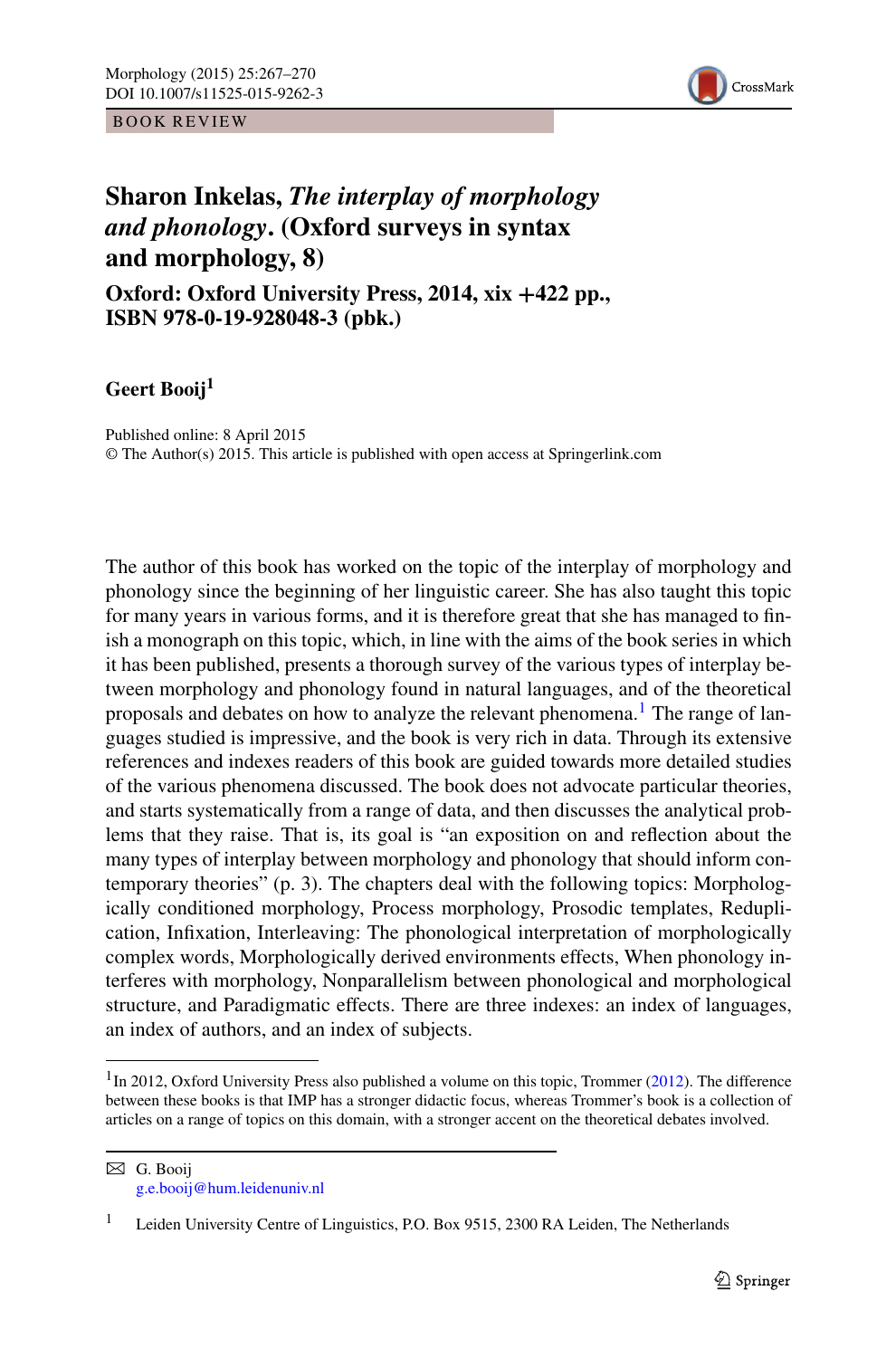Chapter 2, "Morphologically conditioned morphology", deals with the various types of morphological information that phonological patterns may be sensitive to. A well known example of a theory that tries to deal with this fact is Lexical Phonology in its various forms. Inkelas points out which problems this theory faces, and mentions her own Cophonology approach as a possible alternative. In particular, she gives examples of phonological patterns that are characteristic of specific morphological constructions (p. 29ff). "In Cophonology Theory, each individual morphological construction is associated with its own phonological subgrammar or "cophonology" (p. 45). This approach is in line with the theory of Construction Morphology (Booij [2010\)](#page-3-1), because constructions may have holistic properties, on the semantic level, on the phonological level, or on both. A variant of the Cophonology approach is the Indexed Constraint approach in which the ranking of constraints (as used in Optimality Theory) can be different for different sets of words.<sup>[2](#page-1-0)</sup>

The next chapter deals with process morphology, the type of morphology by which words are created through other mechanisms than concatenative morphology, for instance truncation (subtractive morphology), or change of the stress or the tonal pattern of base words. Inkelas argues that in a cophonology approach we can deal with morphologically conditioned morphology and process morphology in the same way (p. 82). Truncation is also dealt with in detail in Alber and Arndt-Lappe [\(2012](#page-3-2)). They show that this kind of morphology is far more systematic in nature than often thought. It implies that the grammar needs specifications of paradigmatic relationships between morphological patterns, because the truncated words do not contain their base words, and yet are a compositional function of the semantics of these base words.

Chapter 4 deals with prosodic templates, defined as "phonological shape constraints on morphological constructions" (p. 112). Inkelas asks attention for what she calls "isolated templaticity", cases in which a single construction imposes a prosodic shape requirement on its inputs or outputs, and concludes that templaticity is best understood as a special case of morphologically conditioned or process morphology (p. 113).

Chapter 5 deals with the phonological aspects of reduplication. The morphological aspects of reduplication have been discussed in detail in Inkelas and Zoll [\(2005\)](#page-3-3), and in Inkelas ([2012\)](#page-3-4). This chapter sketches the two main approaches to reduplication in present-day linguistics, the "phonological copying" approach, and the "morphological doubling" approach (the latter approach is defended in Inkelas and Zoll [\(2005\)](#page-3-3).

Infixation, the topic of Chap. 6, has received a lot of attention as it is a rather uncommon form of affixation, and raises all sort of questions for morphological theory. Inkelas shows that infixation is not just a matter of moving an affix into the inside of a stem, and requires its own formal analysis.

<span id="page-1-0"></span>Chapter 7 deals with a classic topic of phonological theory: the phonological interpretation of morphologically complex words, an issue broached in Chomsky and Hale [\(1968](#page-3-5)), and further developed in the theory of Lexical Phonology. One of the questions is which phonological rules or processes apply cyclically, and /or on which strata. Inkelas characterizes the role of morphology in this respect as "layering":

<sup>&</sup>lt;sup>2</sup>The running headline of pp. 29–43 contains a mistake: instead of "construction-specific morphology" we should read "construction-specific phonology".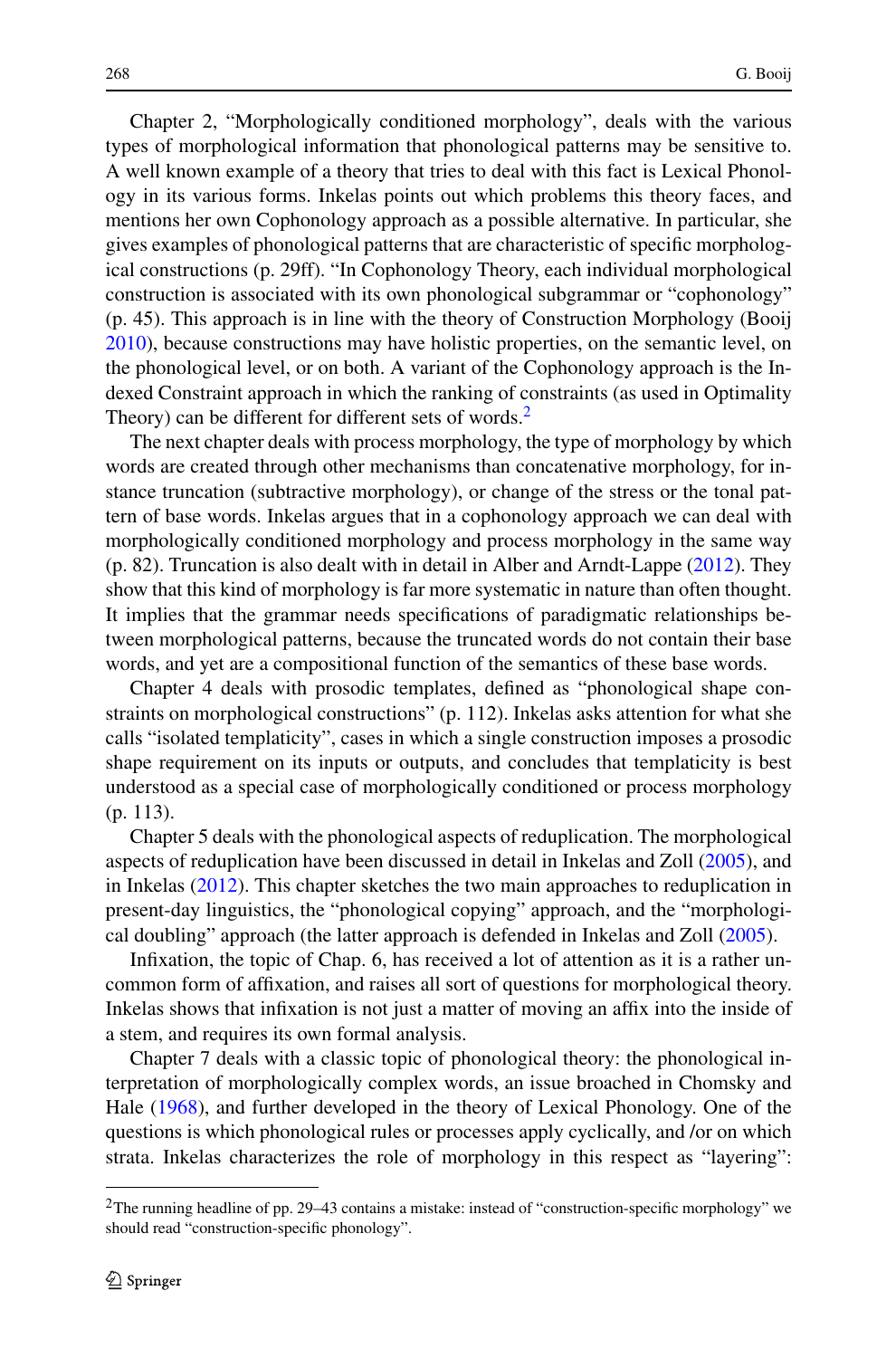"cophonologies apply to the subconstituents of a words created by the constructions with which they are associated, in the order in which these constructions combine" (p. 200).

Blocking of phonological rules in non-derived environment has been a classical ingredient of cyclic and lexical phonology: phonology only applies in (phonologically or morphologically) derived environments. In Chap. 8, Inkelas presents a survey of relevant phenomena, and concludes that morphological derived environment effects are not a unitary phenomenon.

Chapter 9 discusses cases in which phonology directly interferes with morphology, in that complex words cannot be formed because of phonological output conditions. This is an important phenomenon, as it shows that phonological information and morphological information must be available simultaneously in the computation of complex words, in line with the Parallel Architecture theory of grammar (Jackendoff [2002\)](#page-3-6). Affix ordering may also be subject to phonological conditioning.

Chapter 10 broaches a classic topic in the study of interplay phenomena: the nonparallelism between phonological and morphological structure. Classic examples are that compound constituents in languages such as Dutch and English form prosodic words of their own, and that affixes may be non-cohering, hence forming a prosodic word of their own as well.<sup>3</sup>

The last chapter deals with paradigmatic effects: the phonological interpretation of words may also be determined by other words. A well known example is the phenomenon of paradigmatic correspondence, as seen, for instance, in paradigm uniformity effects. (Note that paradigmatic effects can also be seen in truncation, where the semantic interpretation has to refer to the meaning of paradigmatically related words.)

Chapter 12 lists some important conclusions concerning the interplay of morphology and phonology, In particular, Inkelas points out that this interaction cannot be fully understood and accounted for in a unidirectional approach in which morphology precedes phonology. Again, Inkelas' findings here are in line with the framework of Construction Morphology: "In Construction morphology, the phonological and morphosyntactic properties of a word-building construction are stated in the same construction, such that affixation has simultaneous phonological and morphological consequences" (p. 373).

<span id="page-2-0"></span>In conclusion, I consider *The interplay of morphology and phonology* a fine piece of scholarship, with an impressive array of relevant data from many languages, with an open eye to the power and limitations of various theories, and some important general conclusions concerning the architecture of grammar.

**Open Access** This article is distributed under the terms of the Creative Commons Attribution 4.0 International License (http://creativecommons.org/licenses/by/4.0/), which permits unrestricted use, distribution, and reproduction in any medium, provided you give appropriate credit to the original author(s) and the source, provide a link to the Creative Commons license, and indicate if changes were made.

<sup>&</sup>lt;sup>3</sup>There is a mistake on p. 326 with respect to Dutch suffixes: non-native suffixes are not of the non-cohering type, but of the cohering type. On p. 327, in example (18f) the word for "boy" should be spelled as *jongen*, and in (19a) the word for "blue" should be spelled as *blauw*.